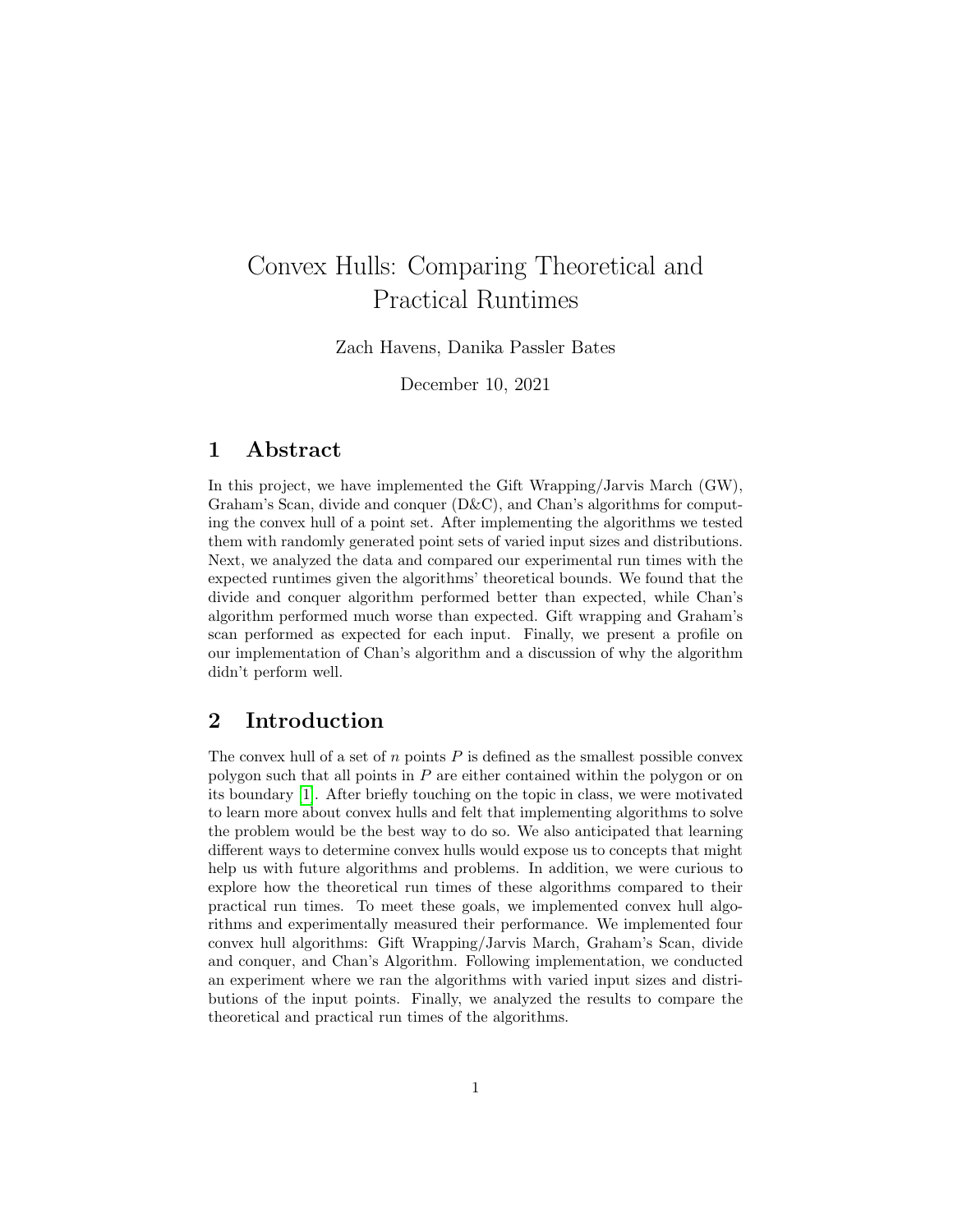## 3 Related Work

Chadnov and Skvortsov [\[2\]](#page-9-1) also compared the experimental runtimes of various algorithms with diverse input sets. In their work they compared the Jarvis march, Graham's scan, and divide and conquer algorithms just as we did. In contrast, they did not examine Chan's algorithm, but they did look at Andrew's algorithm and the Quickhull algorithm. They concluded that the best algorithm depends on the distribution of points used.

# 4 Algorithms

## 4.1 Gift Wrapping Algorithm

The gift wrapping algorithm, also known as the Jarvis march algorithm, was discovered independently by Chand and Kapur in 1970 [\[3\]](#page-9-2) and R.A. Jarvis in 1973 [\[4\]](#page-9-3). The algorithm starts by finding the leftmost point and then iteratively choosing the next point such that all other points are to the right side of the line between the current and next point. The algorithm is called the gift wrapping algorithm because the hull is formed by "wrapping" it around the point set. The algorithm has  $O(nh)$  complexity, where h is the size of the hull.

#### 4.2 Graham's Scan

Graham's scan algorithm was introduced by Ronald Graham in 1972 [\[5\]](#page-9-4). The algorithm represents the working hull as a stack. It starts with an extreme point and sorts all the other points according to the angle they make with that initial extreme point. It then iterates through all of the sorted points, popping points off of the stack until the angle formed between the current and top points form a consistent winding (clockwise or counter-clockwise), then adding the current point to the stack once the condition is satisfied. The resulting stack contains the hull and is constructed in  $O(n \log n)$  time.

#### 4.3 Divide and Conquer

In 1977, Preparata and Hong [\[6\]](#page-9-5) applied a standard divide and conquer method to the convex hull problem. First, the algorithm sorts the point set by either the  $x$  or  $y$  coordinates. Then the sorted point set gets divided into two halves and the convex hull of each half is found. This is done recursively until a point set contains 3 or fewer points and hull construction is  $O(1)$ . Merging is done by first finding either the upper and lower tangents between the two hulls (if the point set is sorted by x coordinates) or the left and right tangents between the two hulls (if the point set is sorted by  $y$  coordinates). The merged hull is the two original hulls, and the tangent lines, minus the points on the original hulls on the interior of the tangents. The merge can be done in linear time, and so the overall hull construction takes  $O(n \log n)$ .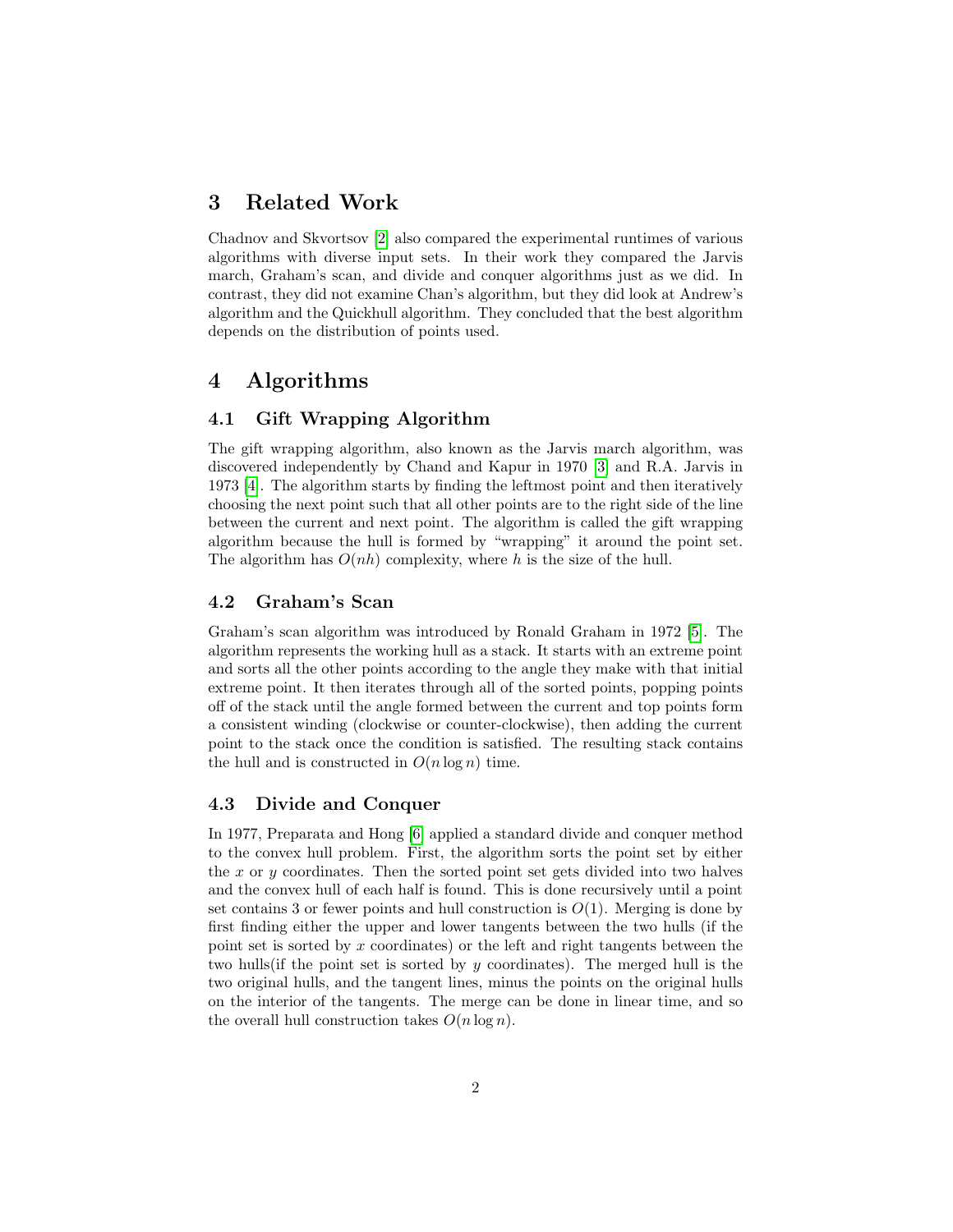#### 4.4 Chan's Algorithm

Chan's algorithm was outlined by Timothy Chan in 1996 [\[7\]](#page-10-0). Chan's algorithm combines the use of an  $O(n \log n)$  algorithm such as divide and conquer or Graham's scan with the gift wrapping algorithm. Chan's algorithm first divides the input into m subsets of size  $n/m$  where m approximates h. For each subset, hulls are calculated using the  $O(n \log n)$  algorithm. It then combines the subset hulls using a modified version of the gift wrapping algorithm in  $O(\log n)$  time by looking for m contiguous extreme points from the subset hulls. If a complete hull is formed then it is returned. Otherwise,  $m$  is increased and a new construction attempt begins. The success of the algorithm depends on the accuracy of  $m$ , so the algorithm uses a squaring scheme of  $m = 2^{2^t}$  where t ranges from to  $\log_2 \log_2 n$ . With this squaring scheme, the algorithm takes  $O(n \log h)$ .

## 5 Method

#### 5.1 Implementation Details

The algorithms were implemented in Python 3.8 and leveraged the NumPy library for calculations. Our code can be found on GitHub: [https://github.com/](https://github.com/zhavens/convex_hull) [zhavens/convex](https://github.com/zhavens/convex_hull) hull. Most of our algorithms did not differ significantly from their descriptions in their original papers. For the gift wrapping algorithm, the approach was inspired by Jarvis's paper [\[4\]](#page-9-3), pseudocode on Wikipedia [\[8\]](#page-10-1), and an implementation of the algorithm in Java by Tushar Roy [\[9\]](#page-10-2). The implementation of Chan's algorithm was aided by a tutorial by Pankaj Sharma [\[10\]](#page-10-3). Our Chan's implementation enabled easy configuration of the choice of sub-hull construction between Graham's scan and divide and conquer. In the end, experimental results were generated primarily with divide and conquer as it performed better practically. Additionally, the implementation of Chan's does include the suggested optimization that points that are not part of a sub-hull can be discarded when generating the next set of sub-hulls as they are guaranteed to not be extreme.

#### 5.2 Divide and Conquer Merge

For the divide and conquer algorithm, we used a different merging algorithm than the one presented by Preparata and Hong [\[6\]](#page-9-5) as the merge algorithm in the original paper is "sketchy" according to Chan [\[11\]](#page-10-4) and does not describe all of the cases required for a full implementation. We instead used a technique outlined in MIT's OpenCourseWare notes [\[12\]](#page-10-5) and in O'Rourke's Computational Geometry in  $C$  [\[13\]](#page-10-6) to merge the hulls.

To find the upper tangent, the merge algorithm first finds the vertical line centered between the rightmost point of the left hull L and the leftmost point of the right hull  $R$ . It then sets the current tangent endpoints to be the rightmost point of the left hull at index i and the leftmost point of the right hull at index j. It then iteratively "walks up" the hull until the current endpoints define the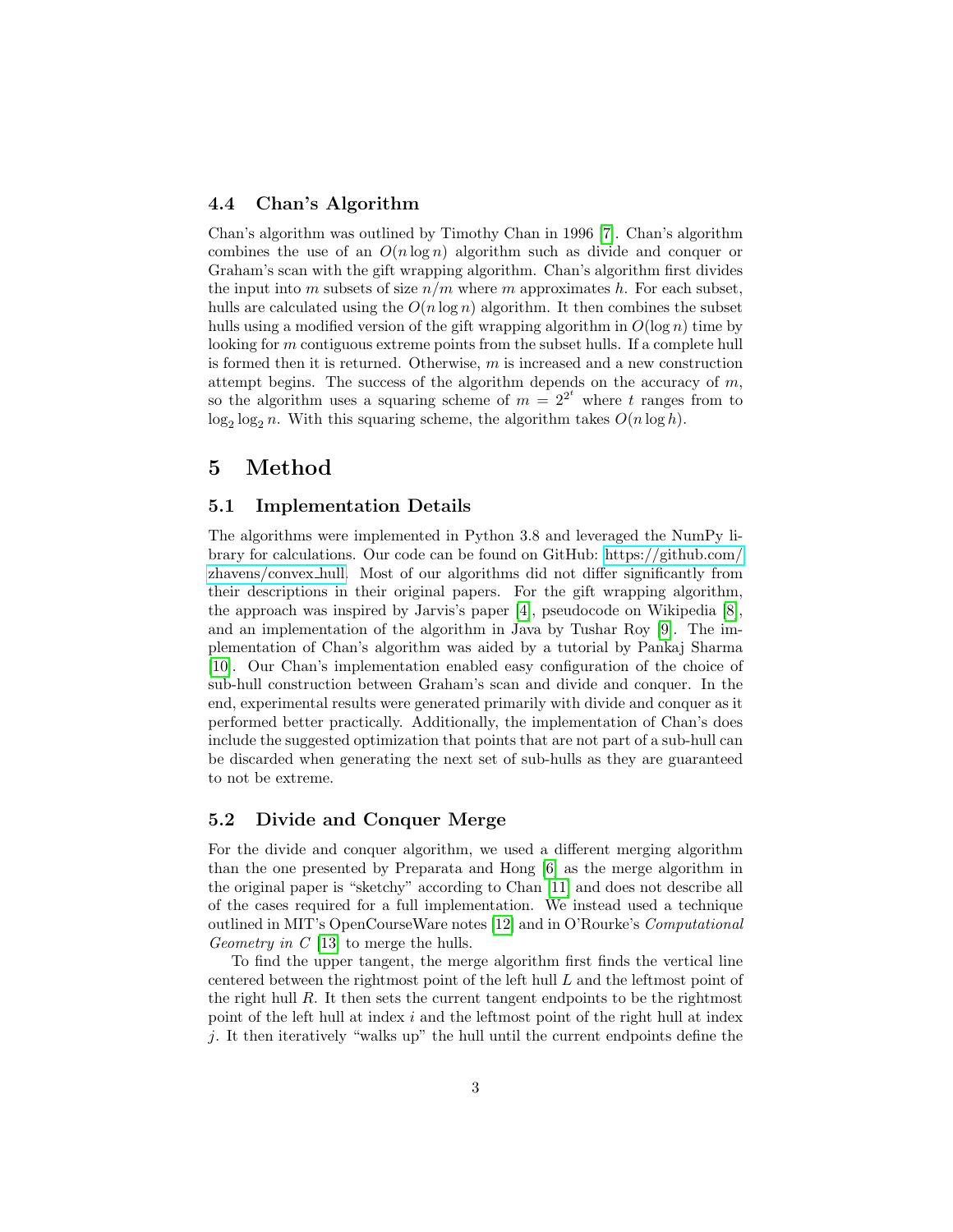upper tangent. This is done by finding the next point in the left hull in counter clockwise order  $L_{i-1}$  and the next point on the right hull in clockwise order  $R_{j+1}$ . A comparison is done between the intersections of the dividing vertical line and 3 lines:  $(L_i, R_j), (L_i, R_{j+1}),$  and  $(L_{i-1}, R_j)$ . If the intersection between the vertical line and  $(L_i, R_{j+1})$  is higher than the intersection between the vertical line and  $(L_i, R_j)$ , the j is incremented so  $R_{j+1}$  becomes the next current endpoint of R. If the intersection between the vertical line and the line ( $L_{i-1}, R_i$ ) is higher than the intersection between the vertical line and the current endpoints, i is decremented and  $L_{i-1}$  becomes the next current endpoint in L. In either case, the loop is continued until the intersection of the vertical line and the line  $(L_i, R_j)$  is maximized and the tangent is found. A similar procedure is used to find the lower tangent, but the endpoints "walk down" the hulls instead.

#### 5.3 Input Data Sets

We used four different distributions in order to give a varied set of inputs to the algorithms: normal, uniform, clustered, and circular. Normal and uniform distributions were generated using standard randomization algorithms. For the clustered input sets we defined 100 centers uniformly within a unit square, and placed an  $n/100$  points around each center with uniform angle and distance from it. The circular inputs have points evenly distributed around the circumference of a unit circle, with very small random perturbations to keep points in general position while still ensuring that every point was extreme.

Input sets of 50K, 100K, 250K, and 500K points were generated for each of the normal, uniform, and clustered distributions. The size of the constructed hulls for these inputs varied from 13 to 45 points. Notably, for normally distributed inputs h was always less than or equal to  $\log n$ . Input sets were limited to 500K points to allow for reasonable runtimes on available hardware. For the circular distribution, only sets of 25K points were generated to allow output-sensitive algorithms to construct hulls within a reasonable amount of time. "Boxed" inputs were also generated at the highest point count for distributions where a bounding box of four points was added to analyze the performance of the algorithms when the size of the hull is minimized. Examples of generated input sets can be found in Figure [1.](#page-4-0)

#### 5.4 Environment

Code was run using the standard Python 3.8 interpreter on a Ubuntu 20.04 virtual machine (VM) managed by a machine running the XCP-Nng hypervisor in its bare-metal configuration. The VM was given exclusive access to 4 logical cores of an Intel Core i3-10110U processor and 16GB of memory.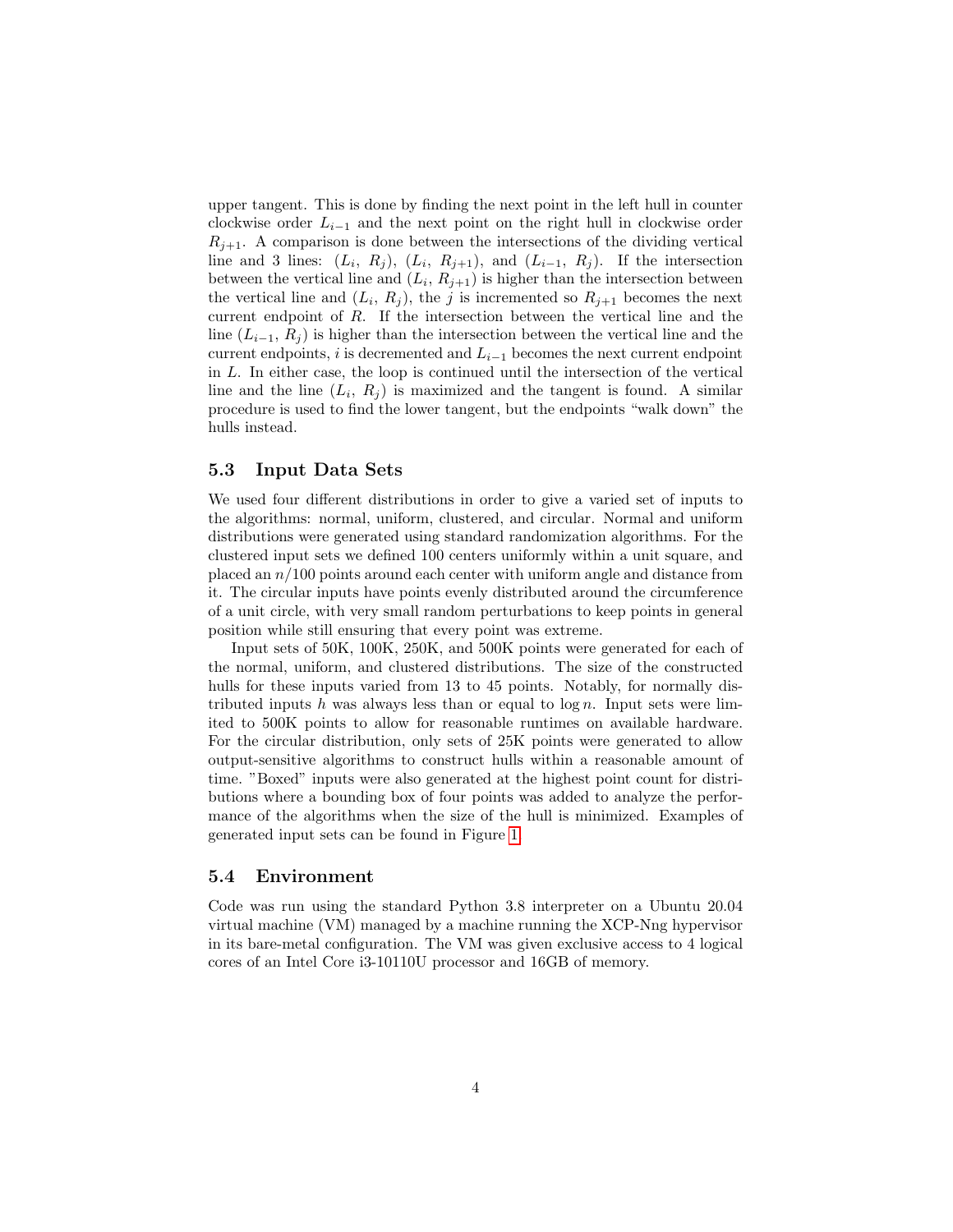<span id="page-4-0"></span>

Figure 1: Input Types

# 6 Results

#### 6.1 Expected Results

Based on theoretical upper bounds, we expected that Graham's scan and divide and conquer would perform similarly since they are both  $O(n \log n)$ . We also expected that for our input sets with small hulls, gift wrapping would perform better than these two algorithms, but that for input sets with large resulting hulls, gift wrapping would perform poorly compared to these two algorithms, since gift wrapping is  $O(nh)$ . Since Chan's algorithm is  $O(n \log h)$ , we expected it to have the fastest runtime for all inputs, although with only marginal improvement over gift wrapping when hull sizes were small (as in the boxed inputs).

#### 6.2 Measured Results

Results were measured by a difference in system clock time immediately prior to calling the appropriate hull construction algorithm to the time immediately after completion. Any additional steps such as validating the hull or writing any output were performed after the time measurement was completed. Results are shown in tabular format in Figure [2](#page-5-0) and graphical format in Figure [3.](#page-5-1) The system clock has nanosecond precision, although results are reported to hundredths of a second as that was the most significant digit. All results for Chan's algorithm were measured using divide and conquer to calculate the subhulls during execution, except where noted otherwise.

Additionally, each algorithm was profiled when run against the 500K point clustered input without bounding box. Data was collected using the builtin cProfile module in order to get per-method runtimes and invocation counts during hull construction. Profile charts with annotations can be found in Figure [4,](#page-7-0) and results are discussed below.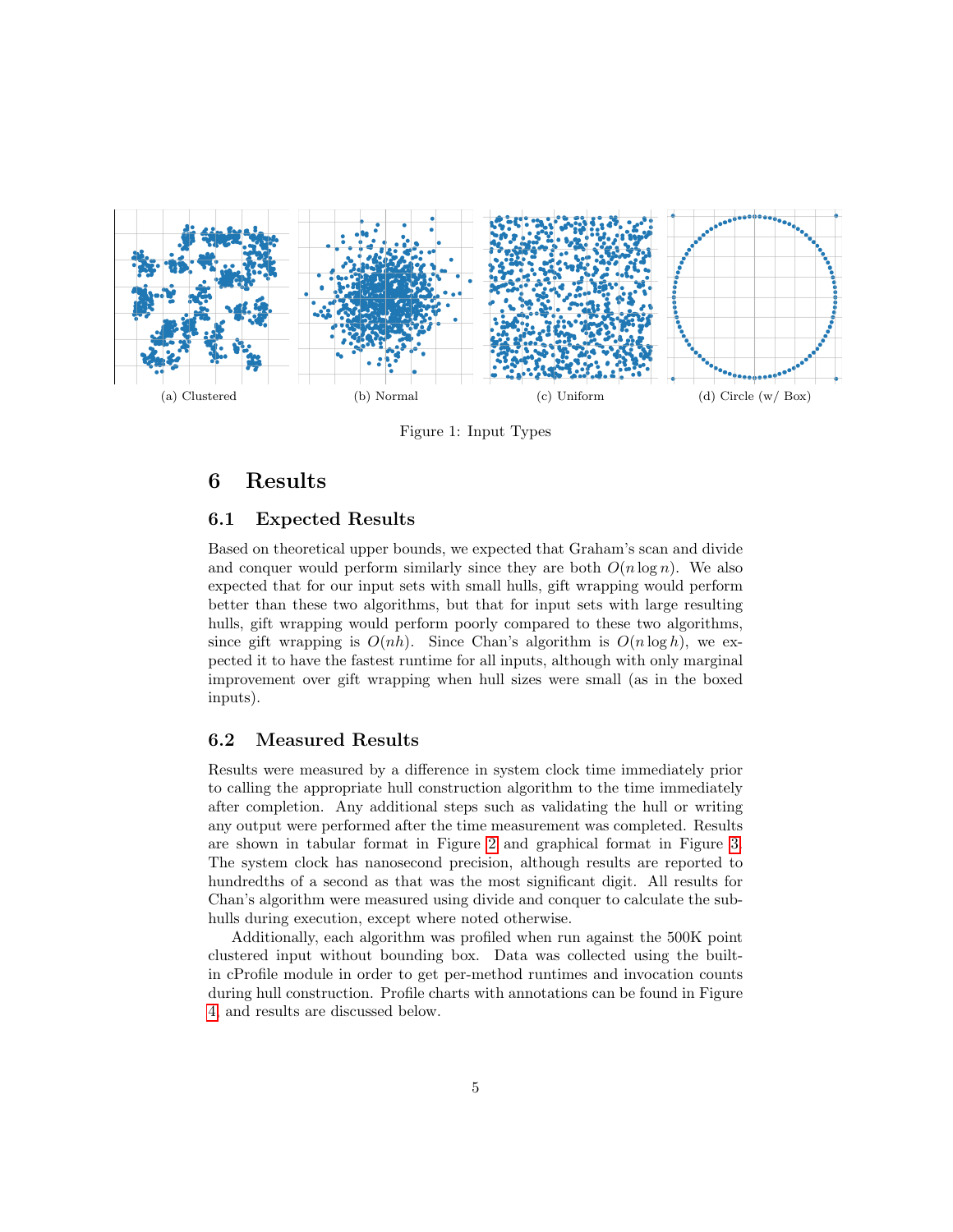<span id="page-5-0"></span>

| n(h)     | Gift-Wrap | Graham's      | D&C  | Chan's | n(h)     | Gift-Wrap | Graham's   | D&C      | Chan's |
|----------|-----------|---------------|------|--------|----------|-----------|------------|----------|--------|
| 50K(31)  | $1.20\,$  | 0.66          | 0.23 | 0.72   | 50K(15)  | 0.57      | 0.66       | 0.23     | 0.72   |
| 100K(37) | 2.83      | 1.45          | 0.54 | 1.79   | 100K(13) | 0.99      | 1.44       | 0.52     | 1.53   |
| 250K(45) | 9.06      | 3.56          | 1.60 | 4.52   | 250K(18) | 3.62      | 3.49       | $1.67\,$ | 4.64   |
| 500K(38) | 14.90     | 7.51          | 3.53 | 9.29   | 500K(18) | 7.18      | 7.02       | 3.45     | 9.28   |
| 500K(4)  | 1.73      | 7.12          | 3.61 | 11.08  | 500K(4)  | 1.72      | 7.31       | 3.59     | 7.82   |
|          |           | (a) Clustered |      |        |          |           | (b) Normal |          |        |
|          |           |               |      |        |          |           |            |          |        |

| n(h)     | Gift-Wrap | Graham's | D&C  | Chan's |             |           |            |          |          |
|----------|-----------|----------|------|--------|-------------|-----------|------------|----------|----------|
| 50K(31)  | $1.24\,$  | 0.69     | 0.23 | 0.92   | $n=25K$     | Gift-Wrap | Graham's   | D&C      | Chan's   |
| 100K(28) | 2.28      | 1.37     | 0.54 | 1.90   | Ordered     | 515.69    | 0.32       | $0.16\,$ | $12.27*$ |
| 250K(33) | 6.53      | 3.55     | 4.65 | 4.67   | Random      | 500.35    | 0.33       | $0.16\,$ | 13.76*   |
| 500K(37) | 14.47     | 7.05     | 3.64 | 9.63   | Boxed $(4)$ | 0.08      | 0.34       | 0.15     | 0.95     |
| 500K(4)  | 1.71      | 7.17     | 3.52 | 6.90   |             |           | (d) Circle |          |          |

(c) Uniform

<span id="page-5-1"></span>\* Runtimes for Chan's using Graham Scan instead of D&C for sub-hull construction.

Figure 2: Runtimes (s)



Figure 3: Runtime Chart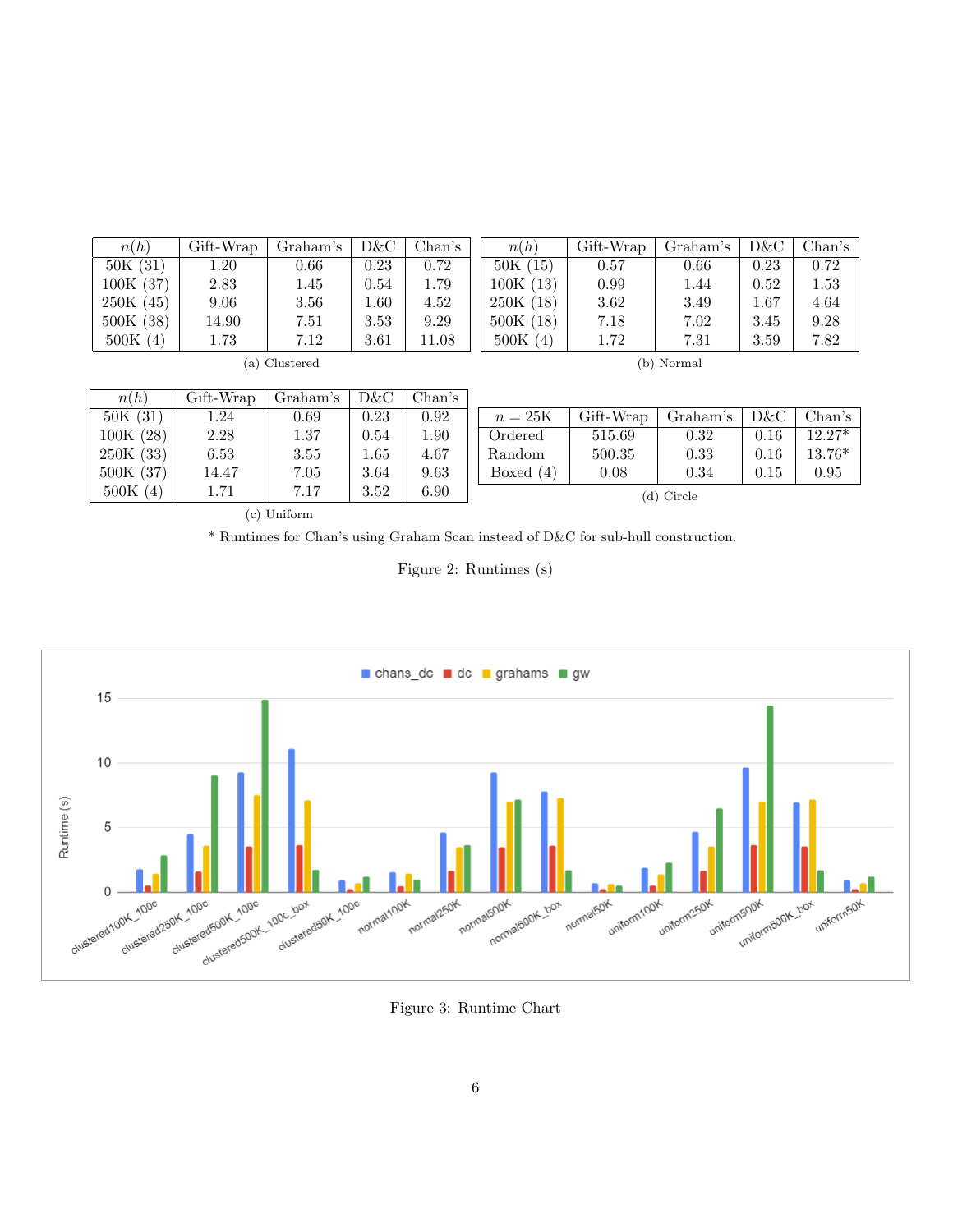#### 6.3 Graham's and Gift Wrapping Results

Graham's algorithm generally performed better than the gift wrapping algorithm, with a few exceptions. With normally distributed points the two algorithms performed similarly due to the fact that  $h \approx \log n$  for those inputs, while for input sets with a bounding box where  $h < \log n$  gift wrapping performed better. These results are expected since the gift wrapping is  $O(nh)$  and Graham scan is  $O(n \log n)$ .

#### 6.4 Divide and Conquer Performance

Despite having an upper bound that was theoretically equal to Graham's scan and worse than Chan's, the divide and conquer algorithm consistently performed best. This is due in part to the fact that the sorting done by our implementation of Graham's sorts points by angle relative to an arbitrary extreme point while the divide and conquer implementation sorts by x-coordinate. This eliminates the more expensive angle calculations, as shown by the blue boxes in Figures [4b](#page-7-1) and [4c.](#page-7-2) As well, the merge takes  $O(n)$  in the worst case, but we hypothesize that it is taking less time than that practically because the algorithm would only need to consider the "inner" points as it walks up/down the hulls.

#### <span id="page-6-0"></span>6.5 Chan's Disparity

Chan's algorithm performed significantly worse than expected based on its theoretical complexity. This is less surprising for circular input sets where  $h = n$ , but Chan's performed poorly even for inputs with bounding boxes added (where  $h = 4$ ). This was true regardless of whether Graham's scan or divide and conquer was used to calculate sub hulls, with runtime always being longer than the given algorithm would take to calculate the hull of the entire input set. The version using divide and conquer were much faster practically than using Graham's as would be expected based on their relative performance.

To investigate why Chan's performed so poorly, we profiled the number of calls and amount of time it spent in each method it called in Figure [4d.](#page-7-3) Our profiling shows that the majority of the time was spent calculating sub-hulls (red outline) and finding the rightmost point in the hull using a binary search (orange outline). Interestingly enough, each of the calculation of sub-hulls alone and finding the rightmost points of said hulls took longer than the chosen sub-hull algorithm would take to calculate the full hull (Figure [4c,](#page-7-2) red outline). This means that completely eliminating the cost of one of those operations would not reduce the runtime below that of the given  $O(n \log n)$  algorithm. The profiling data shows that the correct number of invocations and the right sized inputs were used to call Graham's or divide and conquer in each case, so we believe the poor performance to be due to constant-time operations introduced by the implementation of those algorithms which is causing significant performance impact given large number of invocations  $(O(n))$ .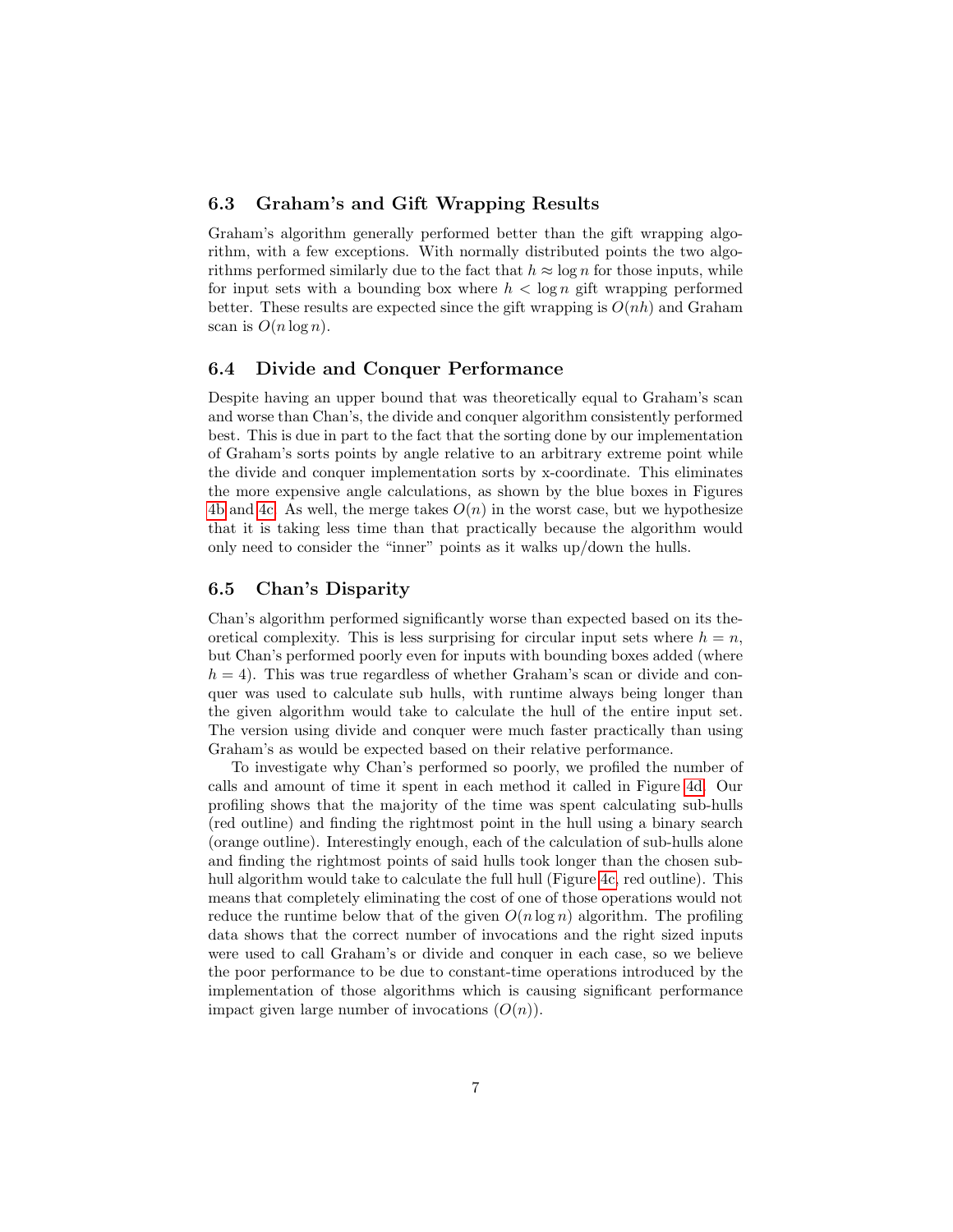<span id="page-7-0"></span>

| ncalls<br>$\Rightarrow$ | tottime $\triangleq$ | $\bf percall =$ | $cumtime -$ | $\bf percall =$ | filename:lineno(function)                       | ÷ |  |
|-------------------------|----------------------|-----------------|-------------|-----------------|-------------------------------------------------|---|--|
|                         | 24.23                | 24.23           | 46.77       | 46.77           | convex hull.py:200(gift wrapping)               |   |  |
| 56999998                | 22.14                | 3.884e-07       | 22.14       | 3.884e-07       | $\leq$ tring>:2(eq)                             |   |  |
|                         | 0.26                 | 0.26            | 0.4033      | 0.4033          | $\sim 0$ (<br>built-in method builtins sorted>) |   |  |
| 500000                  | 0.1434               | 2.867e-07       | 0.1434      | 2.867e-07       | convex hull.py:206( <lambda>)</lambda>          |   |  |
| (a) Gift Wrapping       |                      |                 |             |                 |                                                 |   |  |

<span id="page-7-1"></span>

| ncalls         | tottime $\triangleq$ | $\bf percall$   | $cumtime -$ | $\bf percall =$ | $\Rightarrow$<br>filename:lineno(function)                                               |
|----------------|----------------------|-----------------|-------------|-----------------|------------------------------------------------------------------------------------------|
| 1              | 1.605                | 1.605           | 20.58       | 20.58           | convex hull.py:322(grahams scan)                                                         |
|                | 0.4519               | 0.4519          | 14.55       | 14.55           | ~: 0(<br>built-in method builtins.sorted>)                                               |
| 500000         | 1.612                | $3.225e-$<br>06 | 14.1        | 2.82e-05        | convex hull.py:334( <lambda>)</lambda>                                                   |
| 1499997/999998 | 3.224                | $3.224e-$<br>06 | 9.555       | $9.555e-$<br>06 | $\sim 0$ (<br>built-in method<br>numpy.core. multiarray umath.implement array function>) |
| 499999         | 0.5309               | $1.062e-$<br>06 | 6.626       | $1.325e-$<br>05 | $\leq$ array function internals $\geq$ :2(norm)                                          |
| 999998         | 1.041                | $1.041e-$<br>06 | 5.457       | 5.457e-<br>06   | $\leq$ array function internals $\geq$ :2(dot)                                           |
| 499999         | 1.827                | $3.654e-$<br>06 | 5.336       | $1.067e-$<br>05 | $\text{linalg.py:} 2363 \text{(norm)}$                                                   |

#### (b) Grahams

<span id="page-7-2"></span>

| $ncalls =$ | tottime $\triangleq$ | percall =   | $cumtime -$ | $\bf percall =$ | ÷<br>filename:lineno(function)                                |
|------------|----------------------|-------------|-------------|-----------------|---------------------------------------------------------------|
| 475711/1   | 2.458                | 2.458       | 19.52       | 19.52           | convex hull.py:276(divide and conquer)                        |
| 262143     | 3.513                | 1.34e-05    | 6.795       | 2.592e-05       | ~: 0(<br>built-in method builtins.sorted>)                    |
| 237855     | 1.832                | $7.7e-06$   | 4.179       | 1.757e-05       | convex hull.py:237(find upper tangent)                        |
| 8927136    | 3.26                 | 3.652e-07   | 3.26        | 3.652e-07       | convex hull.py:287( <lambda>)</lambda>                        |
| 237855     | 1.572                | $6.609e-06$ | 2.982       | 1.254e-05       | convex hull.py:259(find lower tangent)                        |
| 4354146    | 1.823                | 4.186e-07   | 1.823       | 4.186e-07       | convex hull.py:194(y intesection)                             |
| 5681068    | 1.516                | 2.669e-07   | 1.516       | 2.669e-07       | ~: 0(<br>built-in method builtins.len>)                       |
| 487917     | 0.3432               | 7.034e-07   | 0.9014      | 1.847e-06       | convex hull.py:49(vplot is on)                                |
| 237855     | 0.474                | 1.993e-06   | 0.7527      | 3.165e-06       | ~: 0(<br>built-in method builtins.max>)                       |
| 475710     | 0.4159               | 8.742e-07   | 0.7441      | 1.564e-06       | ~:0( <method 'index'="" 'list'="" objects="" of="">)</method> |
| 237855     | 0.4558               | 1.916e-06   | 0.7327      | 3.081e-06       | ~: 0(<br>built-in method builtins.min>)                       |
|            |                      |             |             | D&C<br>(c)      |                                                               |

<span id="page-7-3"></span>

| ncalls         | ÷ | tottime $\triangleq$ | $\bf percall =$ | cumtime - | $\bf percall$ $\triangleq$ | ÷<br>filename:lineno(function)               |
|----------------|---|----------------------|-----------------|-----------|----------------------------|----------------------------------------------|
| 1              |   | 1.351                | 1.351           | 49.3      | 49.3                       | convex hull.py:349(chans algorithm)          |
| 993290         |   | 9.819                | 9.885e-06       | 23.61     | 2.377e-05                  | convex hull.py:88(find rightmost in hull)    |
| 1019620/154688 |   | 3.95                 | 2.554e-05       | 21.79     | 0.0001409                  | convex hull.py:276(divide and conquer)       |
| 3597957        |   | 2.467                | 6.857e-07       | 6.342     | $1.763e-06$                | convex hull.py:49(vplot is on)               |
| 432466         |   | 2.797                | 6.468e-06       | 6.246     | 1.444e-05                  | convex hull.py:237(find upper tangent)       |
| 10646477       |   | 5.577                | 5.238e-07       | 5.577     | 5.238e-07                  | convex hull.py:53(find orientation)          |
| 18660775       |   | 4.997                | 2.678e-07       | 4.997     | 2.678e-07                  | $\sim 0$ (<br>coult-in method builtins.len>) |
| 432466         |   | 2.428                | 5.613e-06       | 4.575     | 1.058e-05                  | convex hull.py:259(find lower tangent)       |
|                |   |                      |                 | (d)       | 8<br>Chan's                |                                              |

j.

Figure 4: Profiling Data - 500K Clustered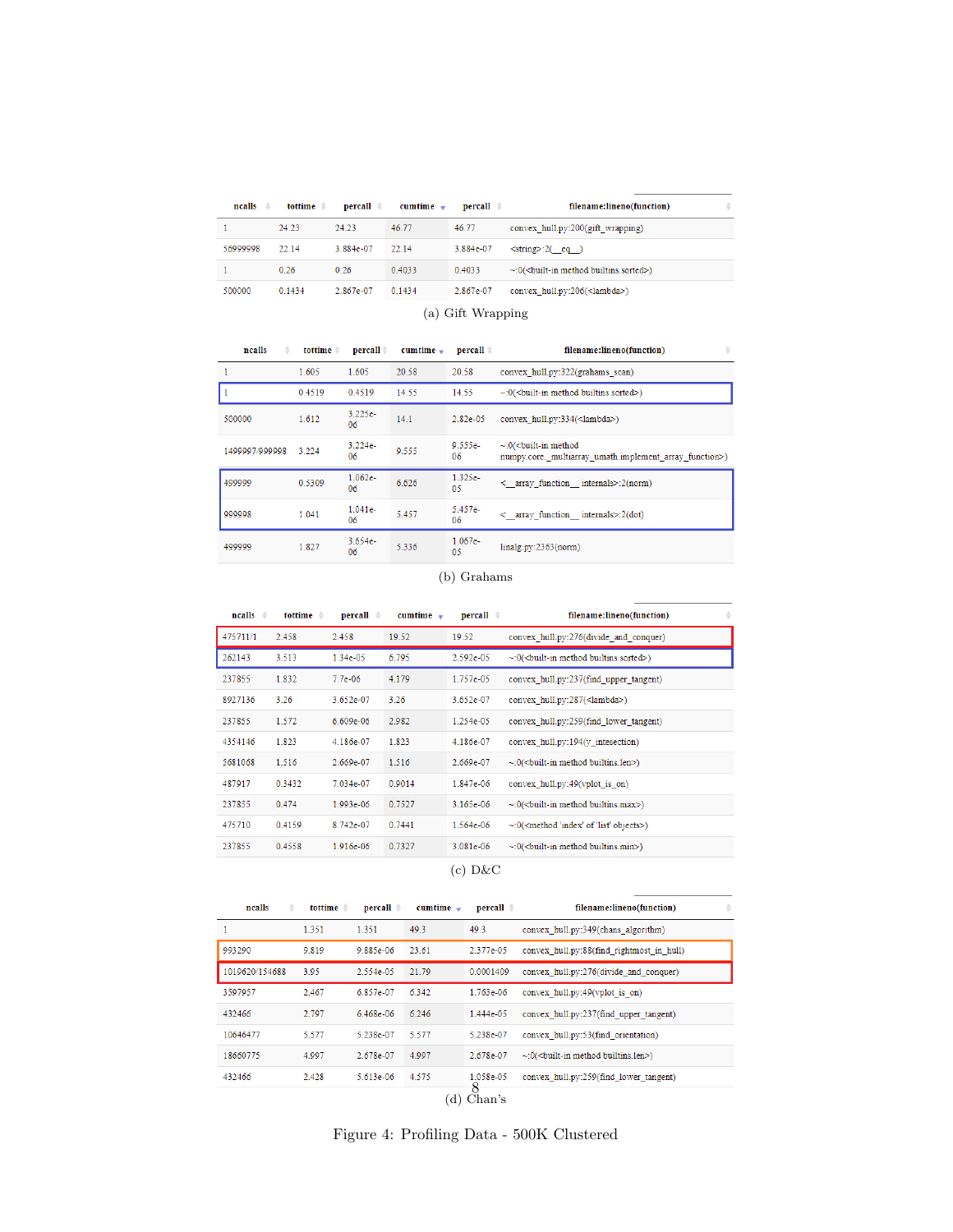## 7 Future Work

#### 7.1 Additional Algorithms

There are a large number of convex hull construction algorithms that we have not included in this study. Appropriate candidates include other output-sensitive algorithms such as the Kirkpatrick-Seidel algorithm [\[14\]](#page-10-7) or another  $O(n \log n)$ algorithm with a degenerate case such as Quickhull [\[15\]](#page-10-8).

### 7.2 Practical Improvements to Chan's

As discussed in Section [6.5,](#page-6-0) Chan's performed significantly worse than expected. We consider 3 possible practical optimizations to improve runtimes:

- One optimization proposed by Chan [\[7\]](#page-10-0) that was not implemented is to reuse the existing sub-hulls and merge them instead of calculating new larger sub-hulls when  $t$  is incremented. Using a linear-time merge algorithm would reduce the complexity of the sub-hull step from  $O(n \log m)$ to  $O(n \log(m/m'))$  time.
- The number of sub-hulls that need to be calculated can theoretically be reduced with a heuristic-based selection of initial  $t$  values to better approximate m. These could potentially be based loosely on the size of the input set, or on known distribution characteristics.
- As large portion of the runtime for Chan's algorithm is spent calculating the rightmost point with a  $O(\log n)$  binary search. There could be small optimizations in the implementation of this algorithm efficient that could significantly improve the runtime over many calls.

#### 7.3 Parallelization

While given access to multiple cores, all of our implementations were singlethreaded and didn't take advantage of paralellization. Day and Tracey [\[16\]](#page-10-9) applied paralellization to divide and conquer and saw significant improvements. They also suggested that even more performance gains could be realized with improved data passing methods. We also believe that paralellization could be applied to Chan's algorithm as constructions of each of the sub-hulls are independent of one another. This would be true whether constructing from scratch or merging existing hulls as discussed above. Given that the construction of the sub-hulls is a significant portion of the runtime for Chan's, we believe this could be a significant practical improvement.

#### 7.4 Preprocessing P

Golin and Sedgewick  $[17]$  proposed a method of preprocessing  $P$  in order to reduce the number of points given to the hull construction algorithms. Their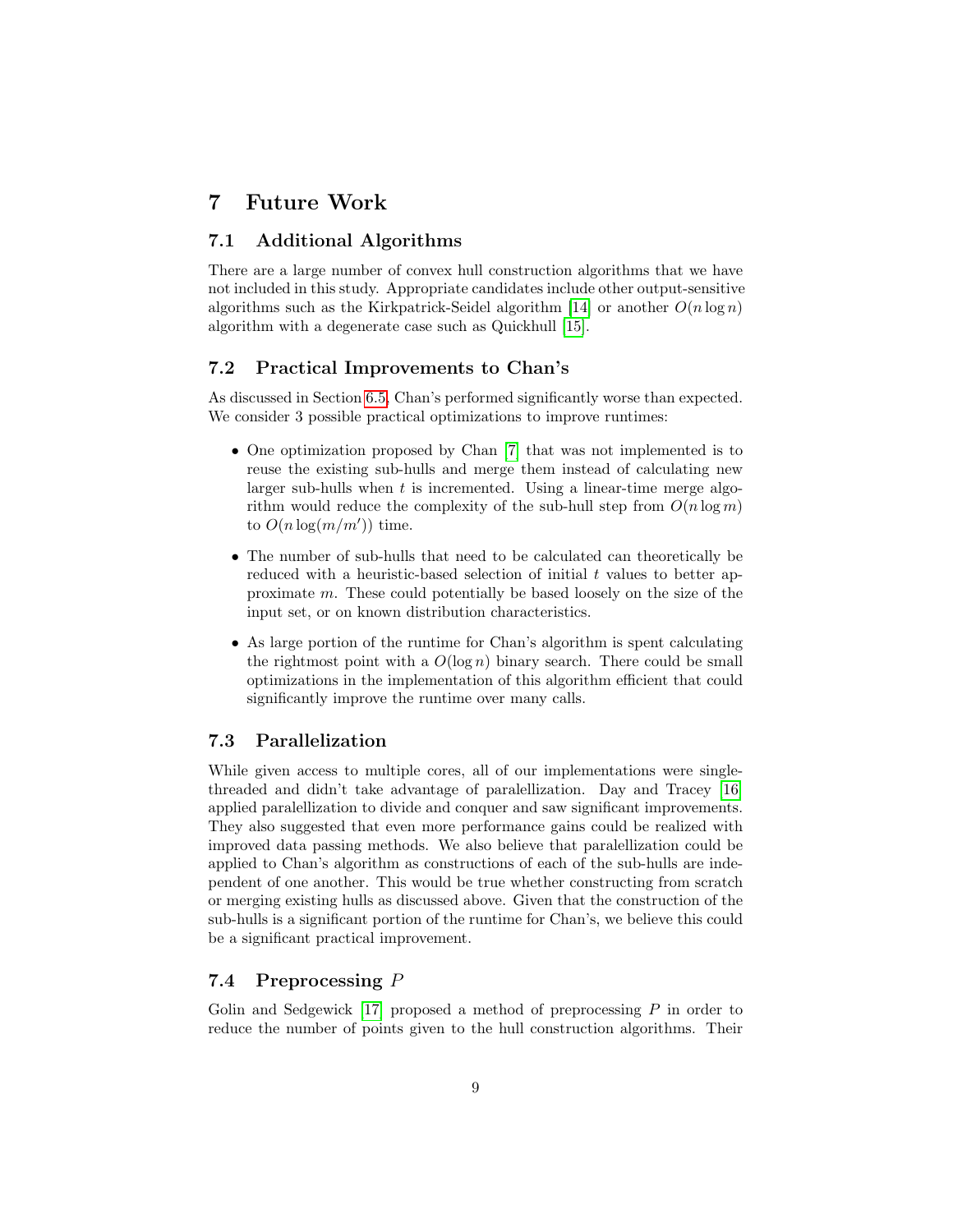algorithm works by removing points within a bounding box defined by 4 points in P, as points within the box are guaranteed to not be extreme. This can be done in  $O(n)$  time and reduces the input to  $O(\sqrt{n})$  points. This reduced set P' can then be passed to any of the convex hull algorithms discussed in this paper and will theoretically benefit the runtime as they have super-linear complexity. We would like to practically test this with our chosen input distributions and construction implementations.

## 8 Conclusion

In this paper, we have implemented and compared the practical and theoretical runtimes of four convex hull algorithms: Gift Wrapping/Jarvis March, Graham's Scan, divide and conquer, and Chan's Algorithm. Our results show the importance of examining practical runtimes in addition to theoretical bounds, as we noticed a significant disparity in the expected and actual runtimes of the Divide and Conquer algorithm and Chan's algorithm, which performed better and worse than their theoretical analysis would suggest, respectively.

## References

- <span id="page-9-0"></span>[1] T. H. Cormen, C. Stein, C. E. Leiserson, and R. Rivest, Introduction to algorithms. MIT Press, 2009.
- <span id="page-9-1"></span>[2] R. Chadnov and A. Skvortsov, "Convex hull algorithms review," in Proceedings. The 8th Russian-Korean International Symposium on Science and Technology, 2004. KORUS 2004., IEEE, vol. 2, 2004, pp. 112–115.
- <span id="page-9-2"></span>[3] D. R. Chand and S. S. Kapur, "An algorithm for convex polytopes," Journal of the ACM, vol. 17, no. 1, pp. 78–86, 1970. doi:  $10.1145/321556$ . [321564.](https://doi.org/10.1145/321556.321564)
- <span id="page-9-3"></span>[4] R. Jarvis, "On the identification of the convex hull of a finite set of points in the plane," Information Processing Letters, vol. 2, no. 1, pp. 18–21, 1973, issn: 0020-0190. doi: [https://doi.org/10.1016/0020-0190\(73\)90020-](https://doi.org/https://doi.org/10.1016/0020-0190(73)90020-3) [3.](https://doi.org/https://doi.org/10.1016/0020-0190(73)90020-3) [Online]. Available: [https://www.sciencedirect.com/science/article/](https://www.sciencedirect.com/science/article/pii/0020019073900203) [pii/0020019073900203.](https://www.sciencedirect.com/science/article/pii/0020019073900203)
- <span id="page-9-4"></span>[5] R. Graham, "An efficient algorithm for determining the convex hull of a finite planar set," *Information Processing Letters*, vol. 1, no. 4, pp. 132– 133, 1972, issn: 0020-0190. doi: [https://doi.org/10.1016/0020-0190\(72\)](https://doi.org/https://doi.org/10.1016/0020-0190(72)90045-2) [90045 - 2.](https://doi.org/https://doi.org/10.1016/0020-0190(72)90045-2) [Online]. Available: [https: / /www. sciencedirect.com / science /](https://www.sciencedirect.com/science/article/pii/0020019072900452) [article/pii/0020019072900452.](https://www.sciencedirect.com/science/article/pii/0020019072900452)
- <span id="page-9-5"></span>[6] F. P. Preparata and S. J. Hong, "Convex hulls of finite sets of points in two and three dimensions," Commun. ACM, vol. 20, no. 2, pp. 87–93, Feb. 1977, ISSN: 0001-0782. DOI: [10.1145/359423.359430.](https://doi.org/10.1145/359423.359430) [Online]. Available: [https://doi-org.uml.idm.oclc.org/10.1145/359423.359430.](https://doi-org.uml.idm.oclc.org/10.1145/359423.359430)